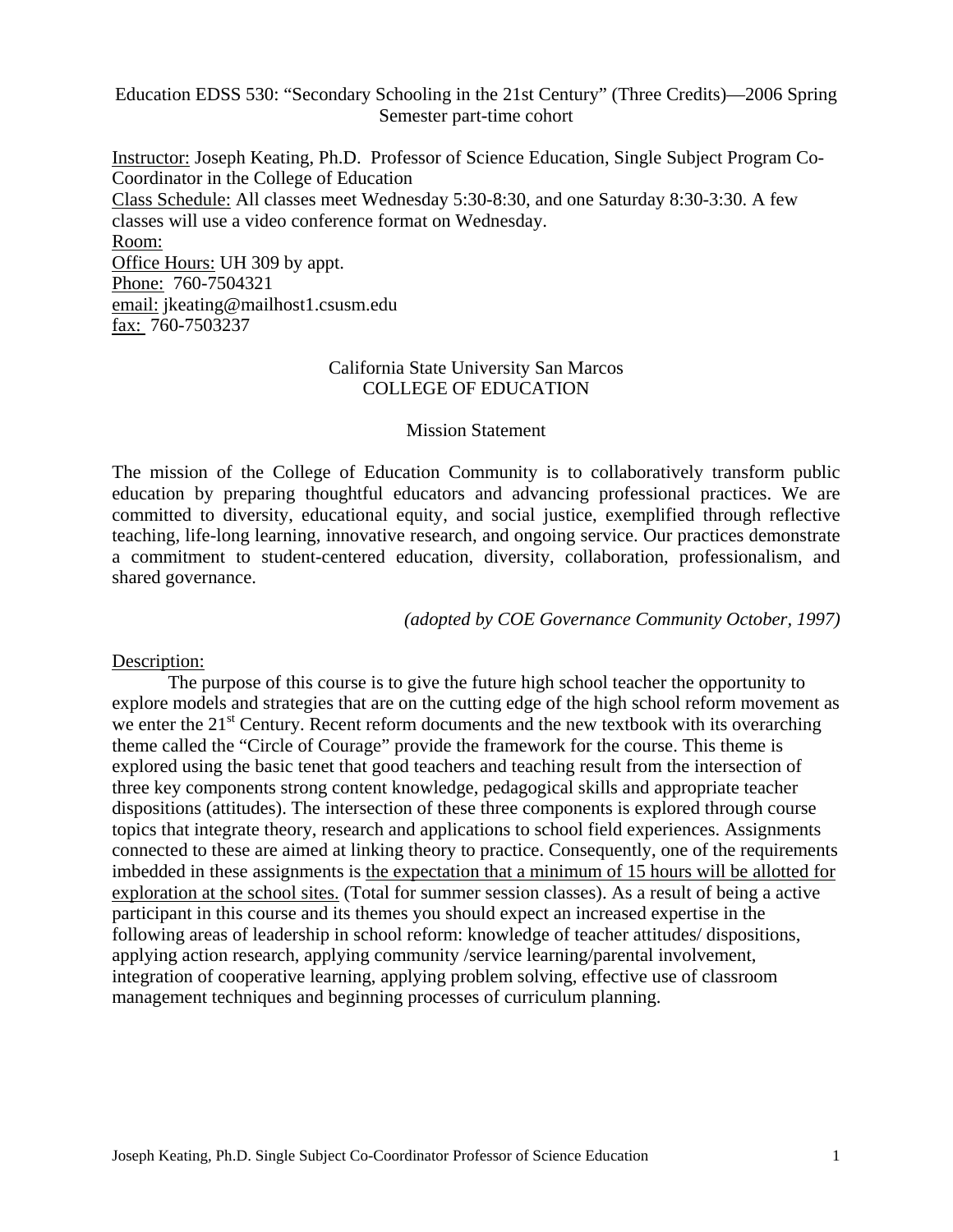#### Required Texts:

*Teaching in Secondary Schools (2005). Baldwin, Keating and Bachman.* Pearson/Prentice Hall. *Rethinking High School—Best Practice in Teaching, Learning, and Leadership (*2001) Daniels, Bizar and Zemelman. Heinemann.

*Observation Skills for Effective Teaching* (2003)*.* Gary Borich , *(Merrill.)***Note:** to be used in conjunction with EDSS 511

*www.taskstream.com* (2005) Web page access for assessment/reflection of TPE. Subscription required each semester. Will be used by most courses in the program.

#### **Additional Readings: recommended but not required**

*Second To None: A Vision of the New California High School* (California Task Force) (1994). *The Good High School--Portraits of Character and Culture (Harper)* Sarah Lawrence Lightfoot

(1983).

*Classroom Instruction that Works..Research Based Strategies for Increasing Student Achievement (2001)* Marzano, Pickering and Polluck. American Association for Curriculum Development.

Objectives: upon completion of this course the candidate will be able to demonstrate knowledge, understanding, appreciation and practical skills for applying.......

- 1. characteristics (dispositions/attitudes—see description under assignments) and practices (strategies) of the reformed 21st Century high school teacher;
- 2. community connections such as relationships with parents, service-learning, and school to career
- 3. specific strategies related to inclusive education: problem solving/creative thinking, cooperative learning, classroom management and SDAIE;
- 4. research in teaching and learning: action research;
- 5. observation/reflection as an integral part of practice;
- 6. Characteristics and practices of the 21st Century reformed high school.

#### **Teacher Performance Expectation (TPE) Competencies:**

This course is designed to help teachers seeking the Single Subject Credential to develop the skills, knowledge, and attitudes necessary to assist schools and district in implementing an effective programs for all students. The successful candidate must be able to demonstrate their understanding and ability to apply each of the TPE's that is merge theory to practice in order to realize a comprehensive and extensive educational program to meet the needs of all students. Failure to meet a minimum competence in any of the TPE's by the completion of the program will prevent the acquisition of the Single Subject Credential . The following TPE's are addressed and evaluated directly or indirectly in this course:

Primary Emphasis (these will be assessed/reflected on as a culminating assignment in this course on Taskstream: see assignment descriptions for specifics)

TPE 8 Learning about students TPE 11 Social Environment

• **Responses to TPE's 8 and 11:** It is important to recognize that the TPEs are threaded throughout the credential program, as a whole, and are addressed multiple times in each course. Even though we are referencing and seeking to understand many TPEs in this course, you are specifically responsible for writing a response for TPE 8 and 11 in the Task Stream Electronic Portfolio.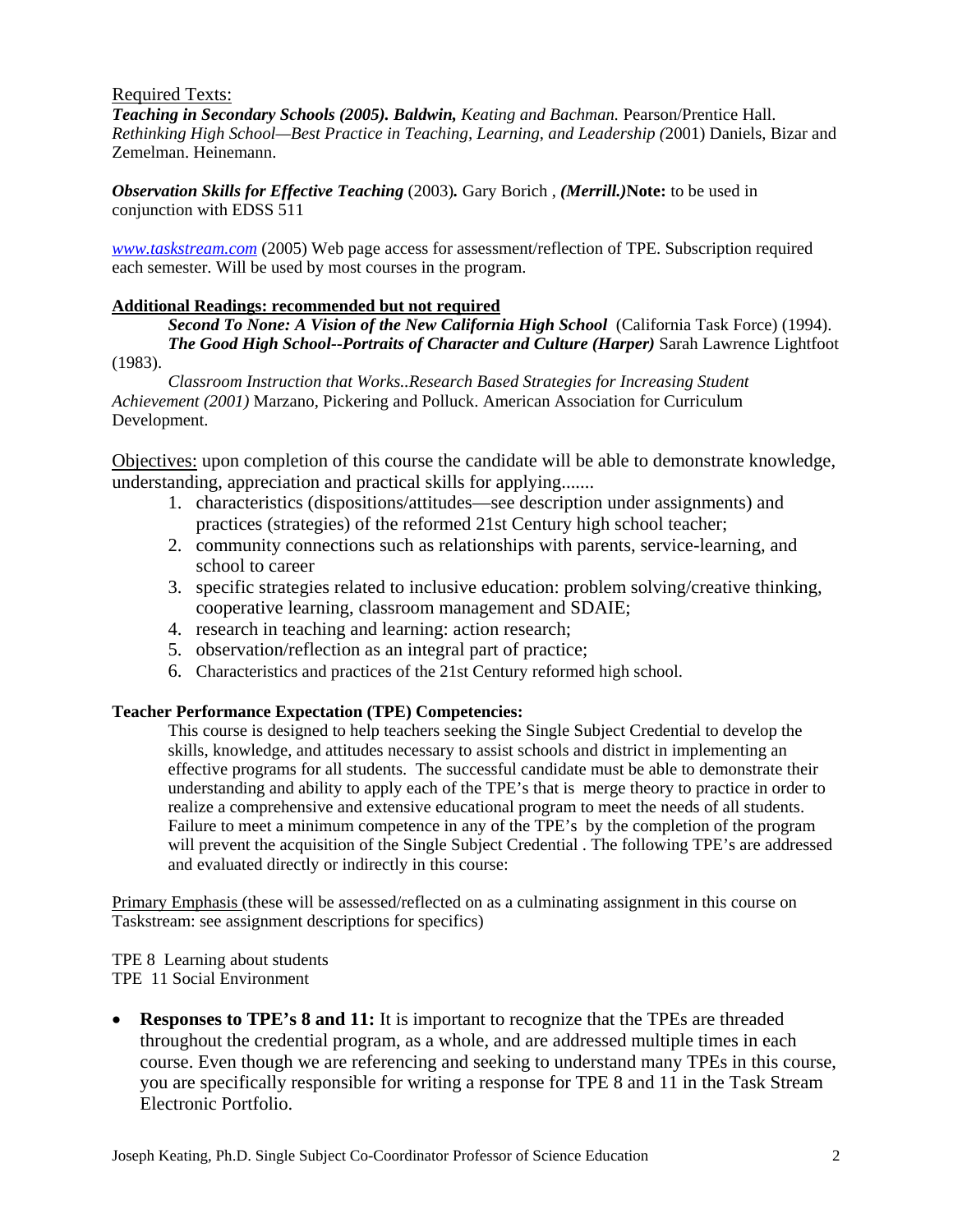Each assigned response will relate to course assignments, discussions, and/or readings that provide a deeper understanding of the specified TPE. As you write, the goal is to describe your learning as it relates to the TPE, to analyze artifacts (assignments) and explain how they are evidence of your learning, and to reflect on the significance of your learning (the "so what") and where you need to go next related to the TPE. A four-paragraph structure will help you develop your response:

- $\bullet$  1<sup>st</sup> paragraph: Introduction to your response that uses the words of the TPE. DO NOT restate the TPE; instead, introduce your reader to the focus of your response as it relates to the TPE. This is basically an extended thesis statement related to the TPE.
- $2<sup>nd</sup>$  paragraph: Explain how one attached artifact is evidence of your learning related to the TPE. The key here is "evidence." How does this artifact prove that you have learned something specific related to this TPE?
- $\bullet$  3<sup>rd</sup> paragraph: Explain how another attached artifact is evidence of your learning related to the TPE.
- $\bullet$  4<sup>th</sup> paragraph: Reflect upon and summarize the significance of your learning overall (connected to the TPE) and explain what you still need to learn related to this TPE. This addresses the "so what?" of your learning.

Please be succinct in your writing; more is NOT better. State your ideas clearly and keep them grounded in the evidence of your learning as represented by your artifacts. When you submit each TPE response, you will receive feedback from the instructor that asks for revision or says that you are done. You will not get full credit for this assignment if you are asked to revise and you do not. Please continue to check your Task Stream portfolio until the instructor says you are done with each TPE response for the course. More details about using Task Stream will be given in class and can be found on WebCT.

#### **COE Attendance Policy**

Due to the dynamic and interactive nature of courses in the College of Education, all students are expected to attend all classes and participate actively. At a minimum, students must attend more then 80% of class time, or s/he **may not receive a passing grade** for the course at the discretion of the instructor. Individual instructors may adopt more stringent attendance requirements. Should the student have extenuating circumstances, s/he should contact the instructor as soon as possible.

Students with Disabilities Requiring Reasonable Accommodations. Students are approved for services through the Disabled Student Services Office (DSS). This office is located in Craven hall 5205, and can be contacted by phone at (760) 750-4905, or TTY (760) 750-4909. Students authorized by DSS to receive reasonable accommodations should meet with their instructor during office hours or, for confidentiality, in a more private setting.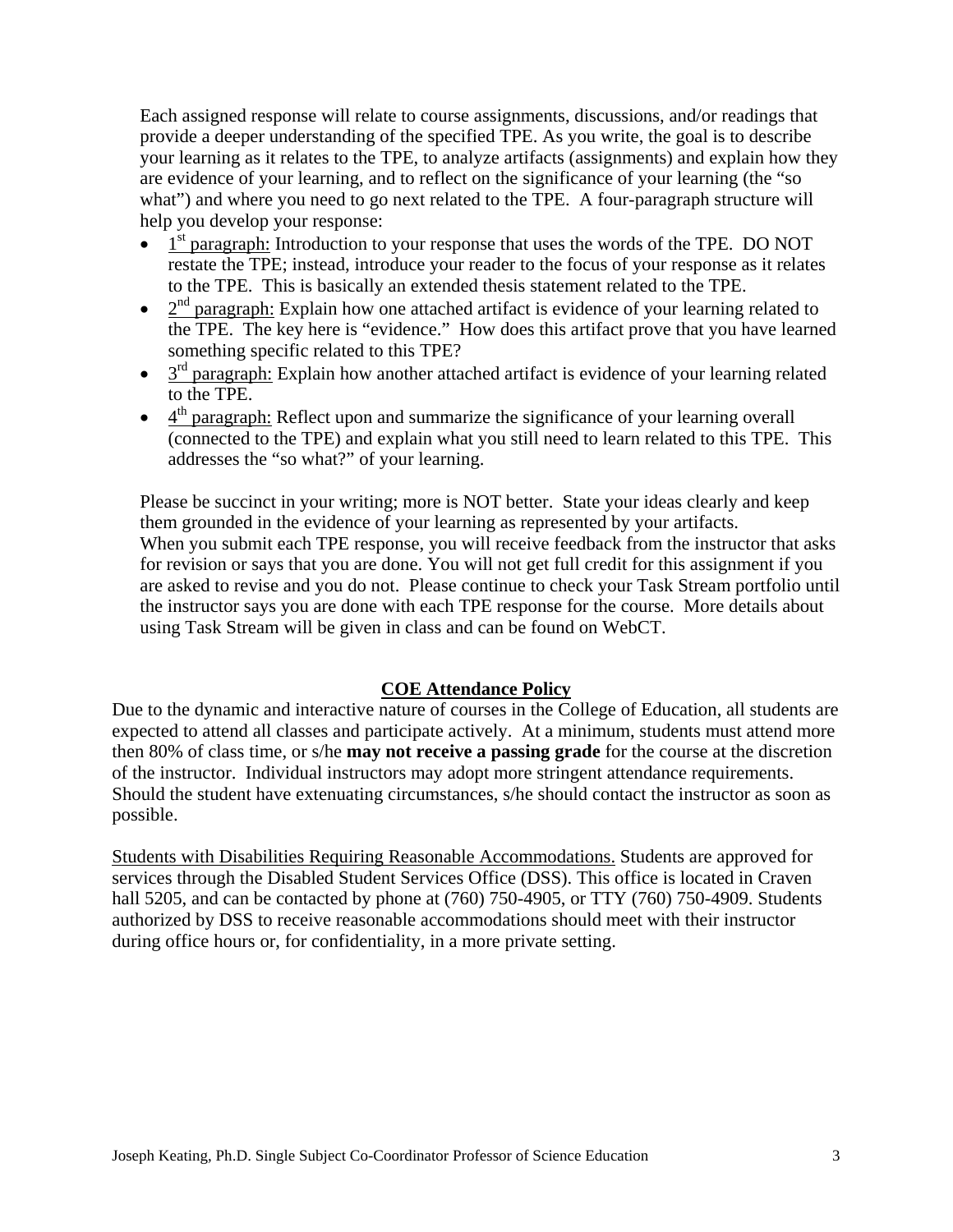### **Course Topic/Activity Schedule and Related Assignments:**

### **#1-2 January 18-19 (Wednesday and Thursday) Orientation** Topics/Activities:

- Introduction to Cooperative Learning through Communication Skills Games #1 (Verbal/Non-Verbal Communication: Language protocols)
- Inquiry/Problem Solving through Problem Solving Skills Game #1 (Gum Drop Towers: Generic Problem Solving Model); Syllabus/Program considerations

### **Assignments due for next class:**

- 1) Read in TSS : Forward, Preface and Chapter 1: Section One on Secondary Reform pp 6-8 (one Reading Log for all)
- 2) Read Teacher disposition section in syllabus and rate yourself with justification for each: Assignment #1
- 3) Read syllabus: questions, clarifications

#### **(January 25: Class #3):** Topics/ Activities

- 1) Syllabus questions
- 2) Reform movement documents from Chapter 1 TSS:" Second to None"/"Breaking Ranks" and "What really Matters" and "Circle of Courage"—Discussion/Video
- 3) Discussion of Teacher Dispositions evaluations
- 4) Introduction to Borich Text and Assignment
- 5) Closure/Questions Quickwrite (Assignment #10)

#### **Assignments due next time:**

- **1)** Assignment #9: Rethinking High Schools : Start Reading introduction, Ch 1 and Ch 13 and after it is assigned the chapter you will Jigsaw on "Rethinking High Schools (Best Practices High School = BPHS)" (two Reading Logs i.e. one for the introductory and final chapters (combined) and one for the jigsawed chapter). **Meet with assigned expert group prior to class to prepare 5-7 minute overview of your assigned chapter and have a one page summary handout for all.**
- 2) Read Borich Chapter One and Two: Do a Reflective Reading Log for each Chapter (part of Assignment #8 )

#### **February 1: Class #4** Topics/activities

- 1) Introduction to Classroom Observations: Discussion of Ch 1-2 (Borich) Assignment #8
- 2) Rethinking High School Group Jigsaw Presentation #9 (have a one page summary handout for everyone)
- 3) Introduction to Assignment #4 Ethnography Study and requirements. Assignment due\_\_\_\_\_\_\_
- 4) Closure/Questions/Quickwrite

#### **Assignments due next time:**

- 1) Read and prepare Reading log for Borich Ch 3
- 2) Start gathering data with team for "Group Ethnographic Study"

#### **February 8: Class #5** Topics/activities

- 1) Introduction to the teacher as a researcher: "Group Ethnographic Study" (see assignment  $# 4$ ): presentation due
- 2) Cooperative Learning Communication Skills Game #2 Epstein's Five Stage Rocket (cooperative learning social protocols)
- 3) Discussion and simulation of ideas in Borich Ch 3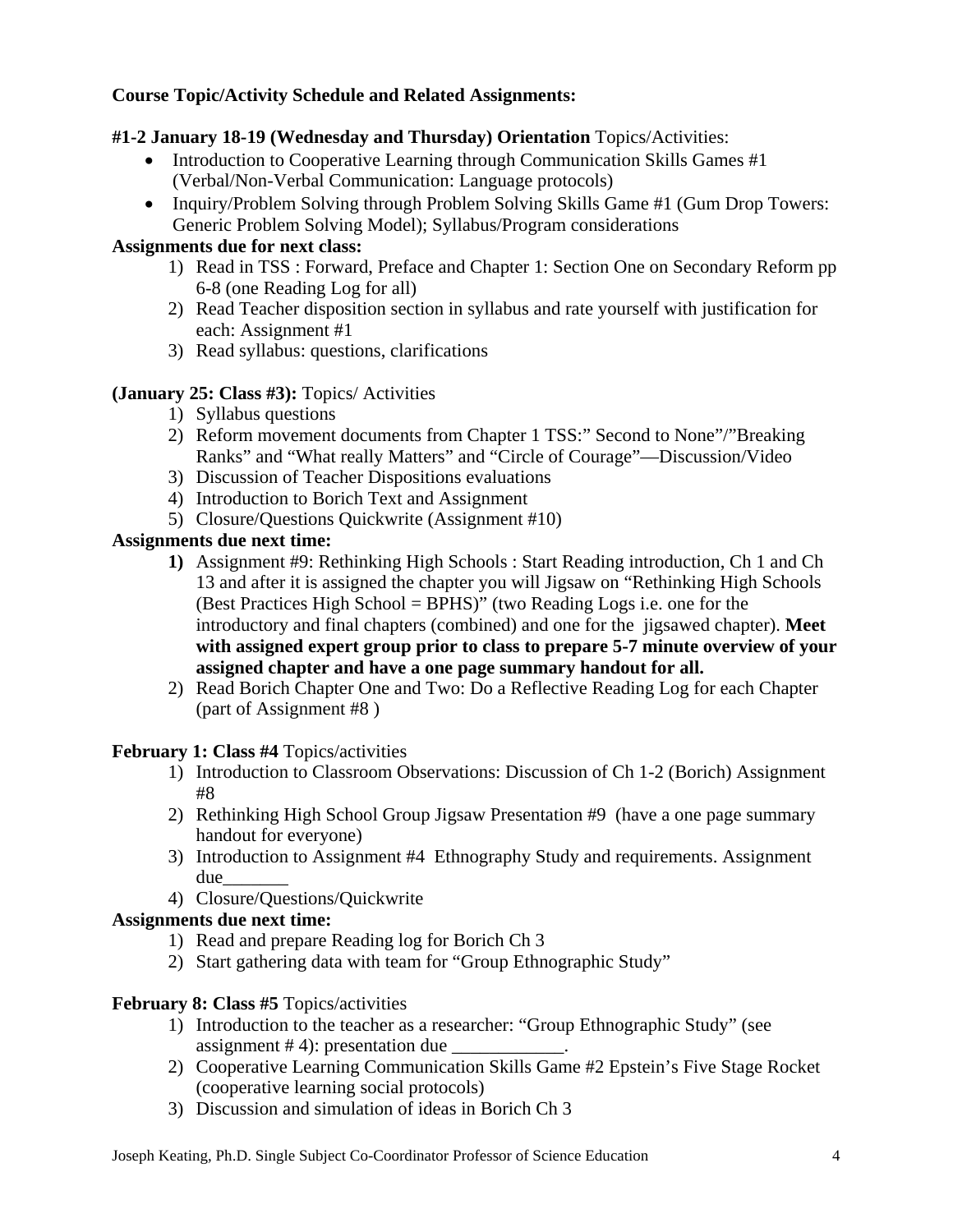# 4) Closure/Questions/Quickwrite

### **Assignments due next time:**

- **1)** Read and prepare Reading log for Borich Ch 4
- 2) Read and prepare a reading log on Ch 10 in TSS on community resources

### **February 15: Class #6** Topics/activities

- 1) Introduction to Inquiry / Problem Solving/ Model to Solve Problems #2 Superlinks
- 2) Discuss Borich reading Ch-4 and use model simulations of observations explain Borich observational study assignment #8 (due\_\_\_\_)
- 3) Introduction to using community resources in classroom : Part One Service Learning #6, School- to- Career/ (and evaluation of this process (Action Research): Project Overview/ explanation. Assignment #6 Due\_\_\_\_\_\_\_\_
- 4) Closure/Questions/Quickwrite

# **Assignments due next time:**

- 1) In TSS Read Ch 4 pp.86-99 (Introduction to divergent questioning techniques and the Inquiry Problem Solving Model) no reading log. Instead respond to this prompt: Think and outline an idea/activity/lesson to incorporate problem solving in your subject area. You will share this with others from your subject area in next class.
- 2) Read and prepare a reading log on Ch 3 Assessment section on pp 71-77 on Action Research.
- 3) Start gathering data in subject matter teams for Borich observational study (using one of these assigned five lenses: Lesson Clarity, Classroom Management, Task Orientation, Student Engagement and Student Success)

## **February 22: Class #7** Topics/activities

- 1) In subject matter groups discuss and prepare one lesson after sharing ones response to the prompt: Write out a brief one page description of the logistics of an activity/lesson plan that involves using both strategies of problem solving (inquiry) and cooperative learning that you could apply within your own discipline. Each team will present their idea to class as an example. The idea should include an objective, activity, logistics and an assessment. Assignment #11
- 2) Introduction to Community Involvement in Schools part two: Increasing parental involvement
- 3) Review/questions on Service Learning/Action Research Project
- 4) Closure/Questions/Quickwrite

### **Assignments due next time:**

- 1) Read and prepare reading log in TSS Ch 9 Classroom Management
- 2) Assign teams to simulations of common discipline problems and prepare presentations for next class
- 3) Continue to gather data with team for "Group Ethnographic Study"

### **March 1: Class #8** Topics/activities

- 1) Classroom Management Strategies Part 1 Overview of models with emphasis on Compassionate Discipline Model
- 2) Student teams prepare and present simulations of common discipline problems from text
- 3) Classroom Management Part 2—Bullying and other severe discipline issues
- 4) Closure/Questions/Quickwrite

### **Assignments due next time:**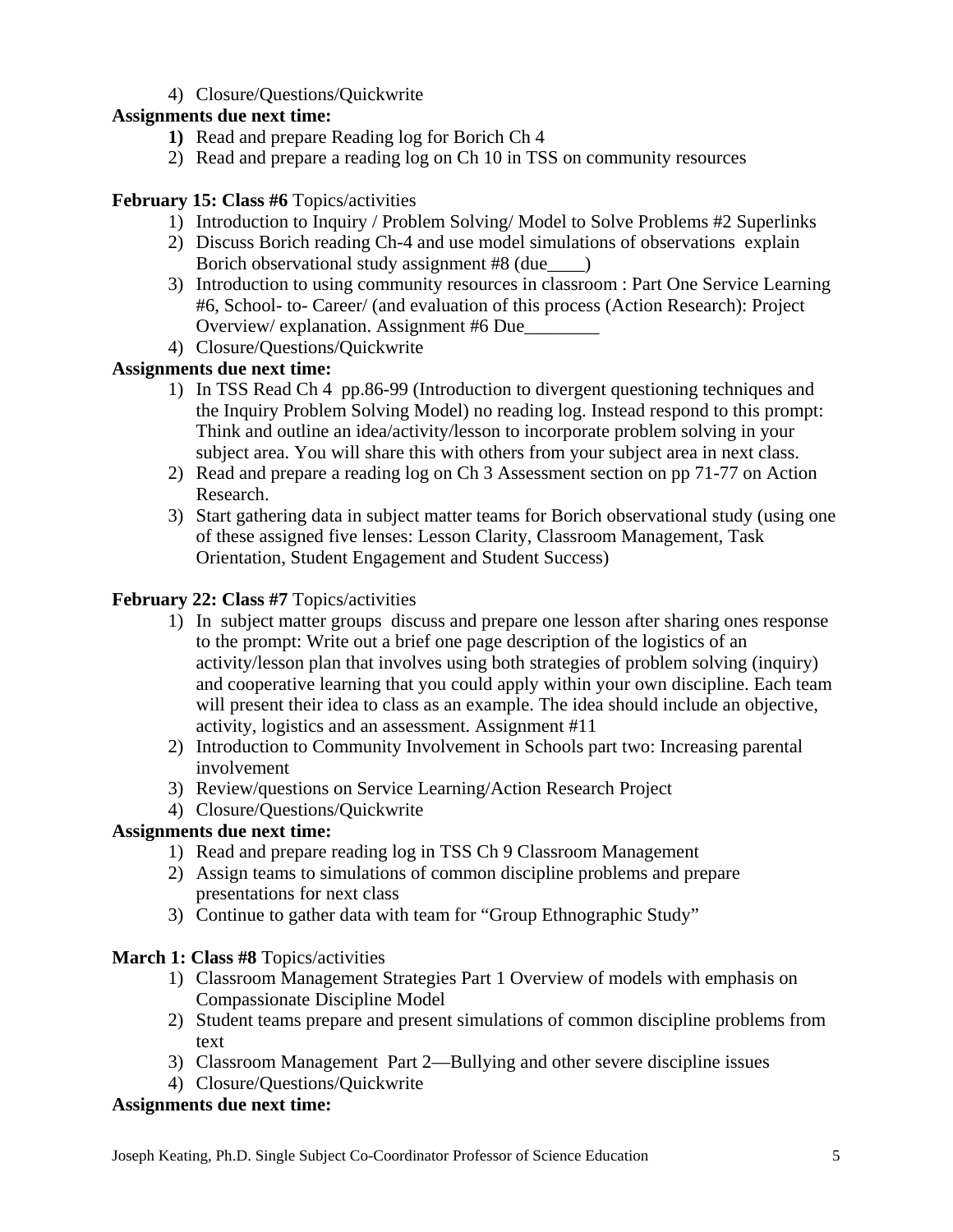- 1) Read in TSS: Chapter 6 Cooperative Learning (reading log)
- **2)** Ethnographic Study oral presentations and written report due

### **March 4: Saturday 8:00-4:00 Class #9, #10 and #11** Topics/activities

- 1) Ethnographic Study Presentations (teams) @ 10 minutes oral presentation and written report
- 2) Cooperative Learning Simulation Game # 3 Leader of the Pack
- 3) Overview of best practices in Cooperative learning (top ten list)
- 4) Meet with dispositional partner to assess progress of personal action plan since beginning of semester (write up brief summary on back of original dispositional sheet …a progress report)
- 5) Closure/Questions/Quickwrite

## **Assignments due next time:**

- 1) Assigned independent time to gather data in subject matter teams for Borich observational study (using one of these assigned five lenses: Lesson Clarity, Classroom Management, Task Orientation, Student Engagement and Student Success) Oral presentation and written report due
- 2) Assigned independent time to gather data for Service-Learning/Action Research Project oral and written report due

### **March 8: Class #12 Independent Study (no class meeting)** Topics/activities

- 1) Assigned independent time to gather data in subject matter teams for Borich observational study (using one of these assigned five lenses: Lesson Clarity, Classroom Management, Task Orientation, Student Engagement and Student Success) Oral presentation and written report due
- 2) Assigned independent time to gather data for Service-Learning/Action Research Project oral and written report due

## **Assignments due next time: see above**

### **March 15: Class #13 Independent Study** Topics/activities

- 1) Assigned independent time to gather data in subject matter teams for Borich observational study (using one of these assigned five lenses: Lesson Clarity, Classroom Management, Task Orientation, Student Engagement and Student Success) Oral presentation and written report due
- 2) Assigned independent time to gather data for Service-Learning/Action Research Project oral and written report due\_\_\_\_\_\_\_\_\_

### **Assignments due next time: See above**

#### **March 22: Class #14 Wednesday 5:30-8:30: Class #14 Distance Video Conferencing (Room TBA)** Topics/activities:

- 1) Borich Observational Study Oral and written presentations (10 minutes)
- 2) Questions/Time to prepare Service-Learning/Action Research Presentation

### **Assignments due next time:**

**1)** Service-Learning/Action Research Oral/Written Presentation

#### **April 5: Last Class #15 Wednesday 5:30-8:30: Distance Video Conferencing (Room TBA)**  Topics/activities:

- 1) Service-Learning/Action Research Oral/Written Presentations
- 2) Final Summative Exam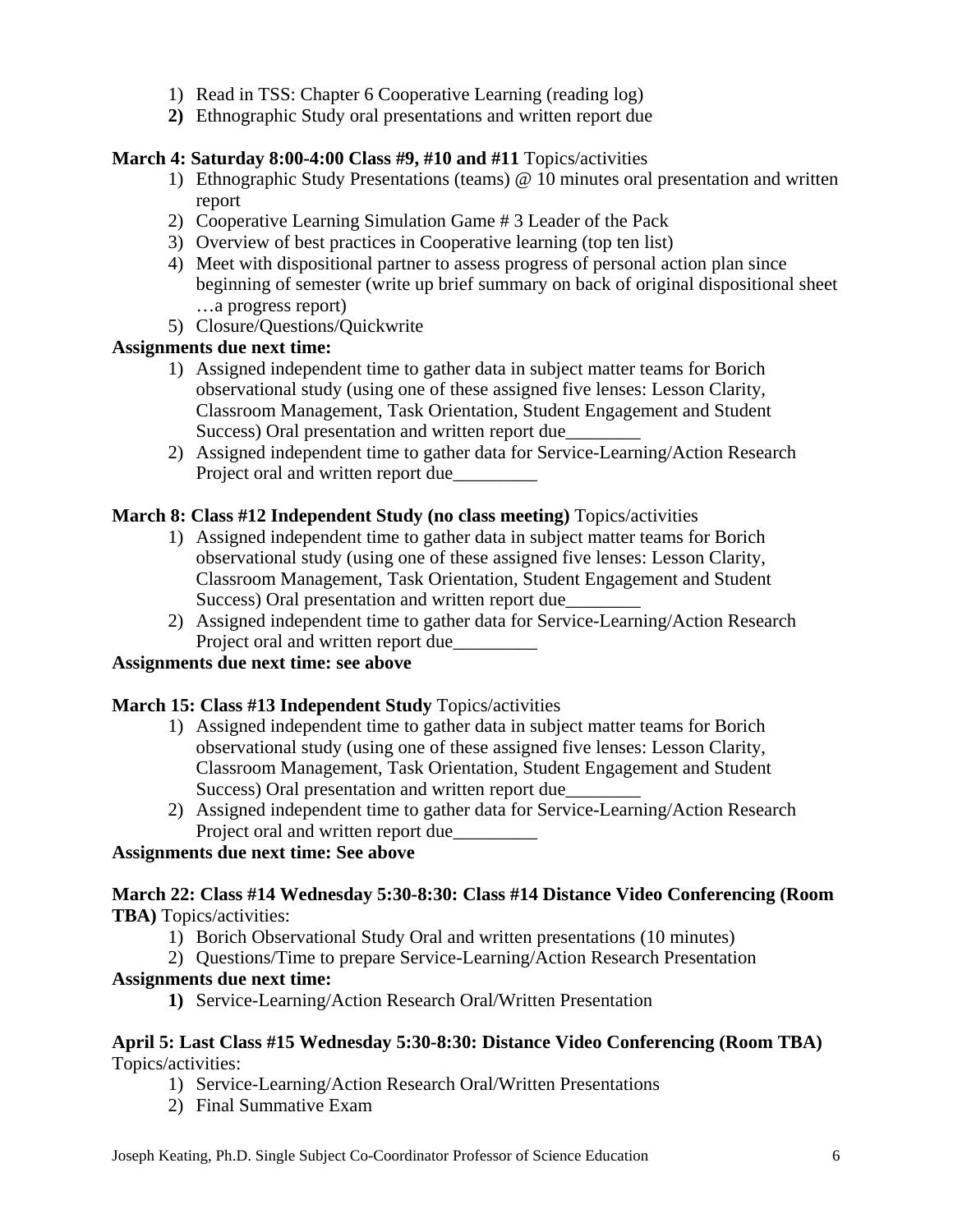- 3) Final report from Director of Directorships due
- 4) Questions/Instructor evaluations

#### **Assignments due next time:**

• **Assignment #12 (TPEs #8 and #11) due on Task stream on or before April 26 (see syllabus for description of TPE's and suggested template to write)** 

#### **Overview of Assignments**:

- **Grade Sheet:** Specific details of each assignment are included below as well as in the text by number and will be given in class at the appropriate time: a grading sheet will be used to keep track of these
- **Graduate Level Professionalism:** Expectations are that are assignments will be professionally done (i.e. typed and at the highest quality level representative of graduate work)
- **Referencing Sources:** Citations should always be used when utilizing information from another source
- **Punctuality and attendance** is essential in that many ideas presented cannot be replicated via alternatives such readings, student notes or videotape etc. Consequently any missed assignments and classes will be excused only for extenuating circumstances. Any assignments that could be made up from missed days due to extenuating circumstances (not all could since they are group and interactive) will only count a maximum of 1/2 the possible value since discussion/reflection of these assignments in class is an essential part of the assignment and process. Two missed classes or equivalent (Saturdays count as two classes) will automatically result in one letter grade lower and three missed classes with two letter grades lower. Late arrivals with also are penalized at the discretion of the instructor.

#### **Brief Synopsis of each assignment:**

#### **#1 Teacher Dispositions:**

A variety of practitioner and university research suggests the importance of linking affective objectives (feelings, attitudes, values, and social behaviors) to all cognitive objectives (mental operations, content knowledge) in all subject areas (Roberts and Kellough, 2000). Krathwohl, Bloom and Masia (1964) developed a useful taxonomy for teachers to use in defining and implementing affective objectives. These student behaviors are hierarchical from least internalized to most internalized: 1) receiving; 2) responding; 3) valuing; 4) organizing; 5) internalizing and acting. There is a correlation between students' academic success and the degree to which teachers incorporate these affective objectives (Roberts and Kellough, 2000; Baldwin, Keating and Bachman, 2003).

In order for teachers to facilitate and integrate these affective expectations into their own teaching, it is essential that they demonstrate corresponding personal attributes (characteristics, qualities) in their own learning. In light of this, it is critical for pre-service teachers to be given an overall dispositional model (a range of these personal attributes) that can be used by them, as future teachers, and that illustrates the importance of and encourages the practice of these attributes. This dispositional model generally reflects the high expectations of quality teaching such as enthusiasm, positive attitudes, positive interactions and supportive interpersonal relationships within the teaching environment. In summary, there is a general consensus within the educational community that these attributes are considered highly desirable professional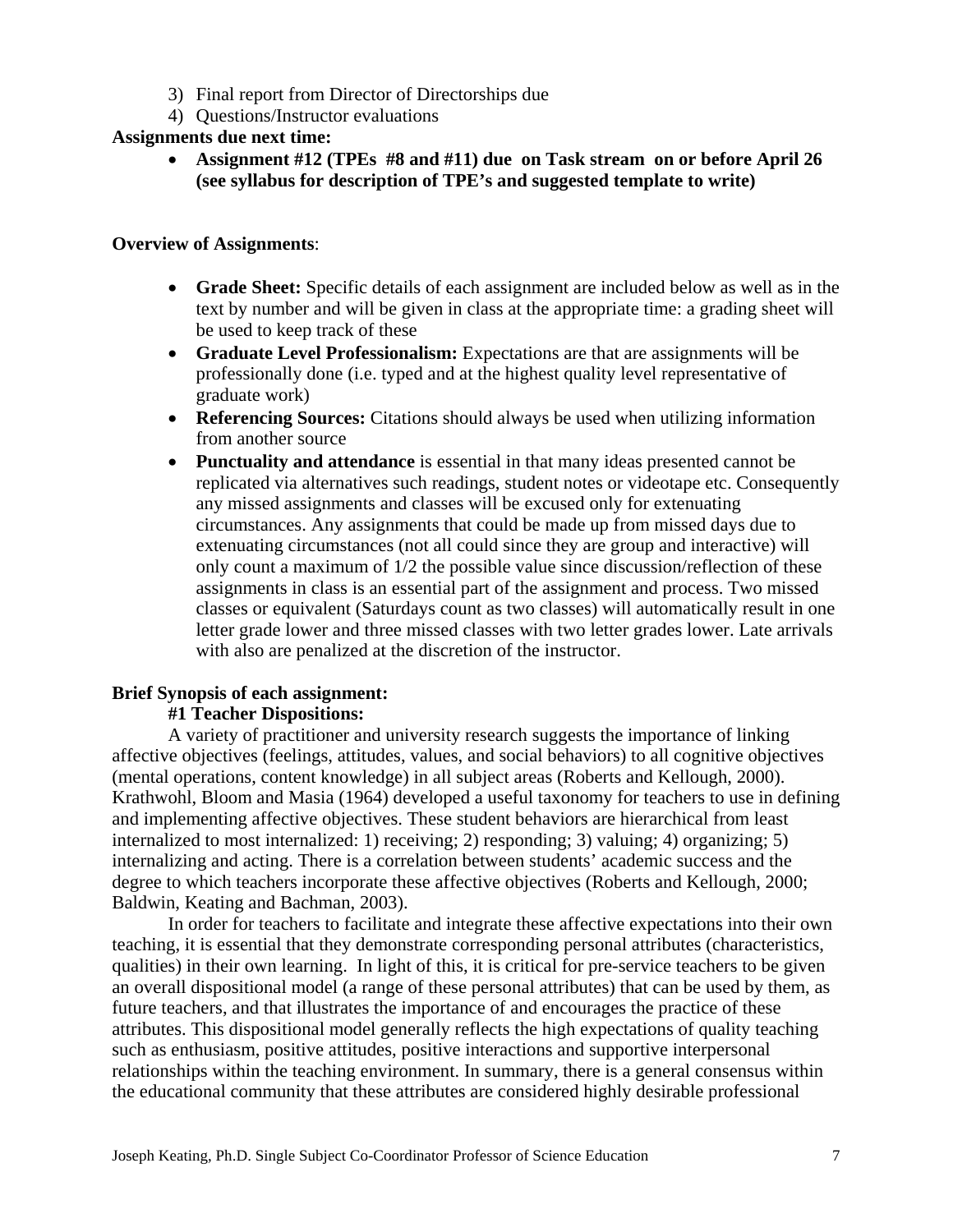qualities in teachers (with an obvious range of individual manifestations) that will assist in promoting successful teaching and learning outcomes (Stone, 2002; McEwan, 2002; Dewey, 1910**).** 

### **Scoring Criteria**

Each of these seven attributes will be scored on a 4-point rubric and then averaged (to be 10% of the course grade). Demonstrated improvement for an individual in any area will be used as a strong consideration in the scoring of these attributes. Peer input and intermediate conferences will assist in formative assessments.

4 = **Exceeds expectations:** Student has demonstrated an especially high level of functioning with respect to this attribute (no sub par examples)

3 = **Meets expectations:** Student has demonstrated an acceptable level of functioning with respect to this attribute (some qualities may be high while others are more limited; while there is room for continued growth, this student is generally solid; no concerns exist)

2 = **Below expectations**: Student has demonstrated inconsistent levels of functioning with respect to this attribute; the student is on his/her way to meeting expectations, but needs time or a conscientious focus on this attribute in order to do so (numerous limitations or examples noted) 1 = **Well below expectations**: Student has demonstrated a low level of functioning with respect to this attribute (serious overall limitations noted in this area)

#### **Generally Accepted Attributes of Highly Effective Teachers (as seen in pre-service programs)**

(Roberts and Kellough, 2000; Stone, 2002; McEwan, 2002; Baldwin, Keating and Bachman, 2003; Johnson and Johnson, 1994; COE Mission Statement, 1997)

The following will be used as a guideline to assess the level of attainment (and progress) in demonstrating these attributes.

- 1) **General classroom attendance, promptness, and participation:** is on time, respects time boundaries (breaks, etc.), regularly attends class, and actively participates.
- 2) **Attention to classroom discussion protocols** (per Epstein's Five Stage Rocket)**:** respects time limitations, recognizes and respects the perspectives of fellow classmates, gives wait time, listens actively, uses non-interruptive skills, mediates disagreements by working to understand others' perspectives and finding common ground, genuinely encourages all to participate.
- 3) **Social and cooperative skills (as illustrated in cooperative projects)**: assumes responsibility of one's roles, is open to consensus and mediation, effectively communicates ideas, attends group meetings, is dependable, respects others' ideas, expects quality work from self and colleagues, manages time effectively, uses organizational skills and leadership skills, is assertive but not aggressive, uses reflection as a means of evaluation, motivates and offers positive reinforcement to others.
- 4) **Attention to assignments:** meets time deadlines, produces quality products, responds cooperatively to constructive criticism, uses rubrics or other stipulated criteria to shape an assignment, prioritizes tasks and performs/supervises several tasks at once.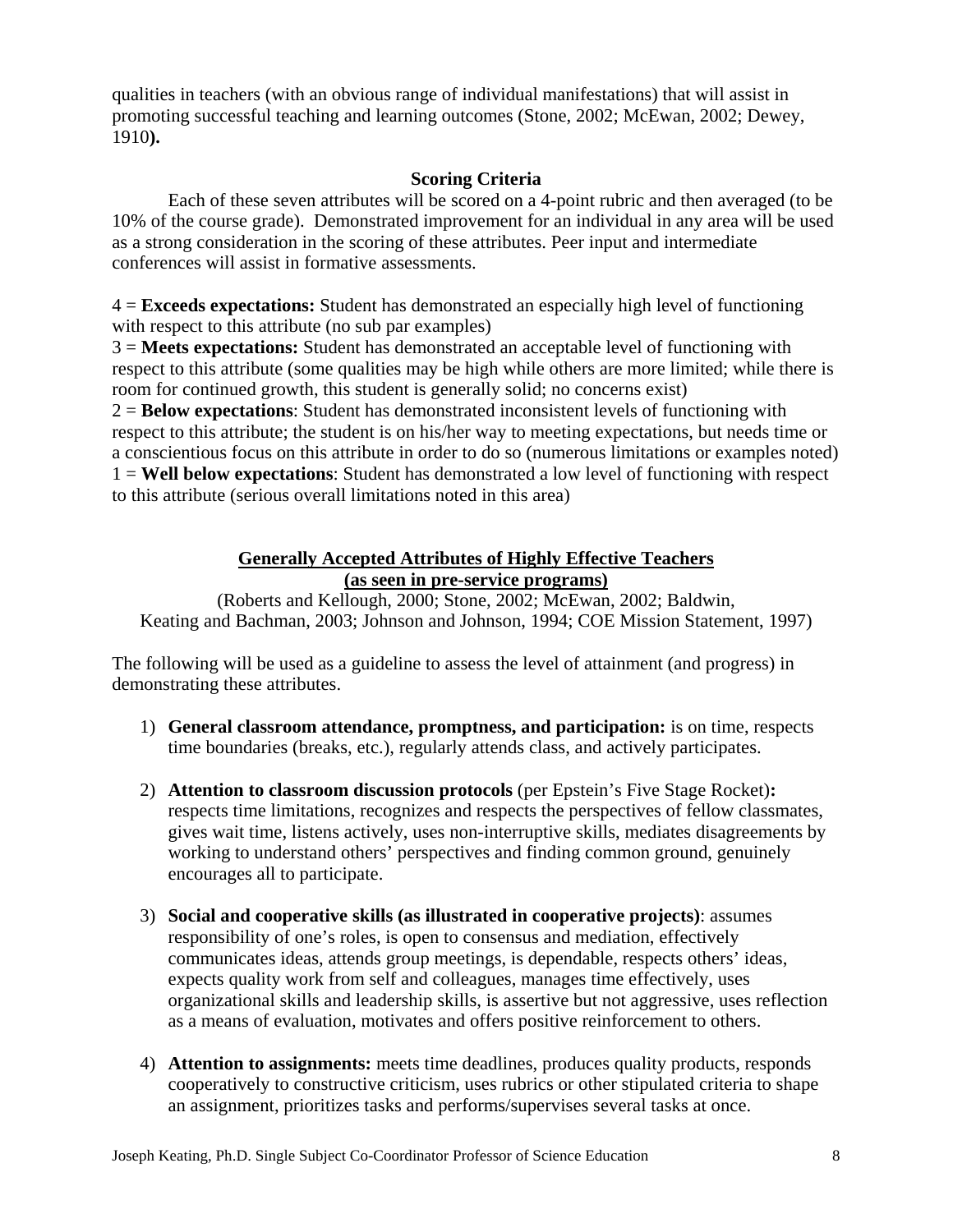- 5) **General classroom demeanor:** is professional, creative, kind, sensitive, respectful, has a sense of humor, is supportive of fellow classmates and instructors; recognizes others' perspectives as valid and works to include all "voices" in the classroom; is aware of and responsive to issues and behaviors that might marginalize colleagues in the classroom.
- 6) **Flexibility:** is responsive when reasonable adjustments to the syllabus, curriculum, schedule, and school site assignments become necessary (common to the educational arena); can work through frustrations by problem-solving with others and not letting emotional responses dominate or impair thinking; "bounces" back easily; can work calmly under stress.
- 7) **Openness to and enthusiasm for learning:** can engage with a variety of educational ideas with an open mind and a sense of exploration; demonstrates passion for and metacognition of learning across the curriculum and within discipline areas; takes advantage of learning opportunities and seeks out additional opportunities for learning.

**#2 Problem Solving (Competitive/Non-competitive Model):** the value of problem solving is demonstrated and discussed through two open ended problems completed in class: Gum Drop Towers and Superlinks. These will model the competitive-non-competitive model that can be effectively applied to a high school classroom. In addition, this will be linked to a later reading assignment (In TSS, Keating, Baldwin and Bachman on Inquiry Bases learning), which will ask the student teams to design their own example of a problem solving assignment within discipline. Description details will be provided in class.

**#3 Cooperative Learning Simulation Games:** Three classroom simulation games will be demonstrated and completed in class that will assist in developing those skills and protocols essential to working effectively in a cooperative team both as a participant during this program and with one's own students. These are called: Epstein's Five Stage Rocket, Verbal –Non-Verbal Communication and Leader of the Pack. Description details will be provided in class.

**#4 School Ethnographic Study Presentation:** Students will select a school site and as a team design a plan to visit the site in order to collect data and information from a variety of sources that might include: interviews, observations, documents, surveys, video/still photography etc. Using this information they will present a cohesive ethnographic overview of that school site for other members of the class. This presentation (both written and oral) has the multiple purpose of: jigsawing information about areas schools and introducing the student to the process and value of ethnographic and (or) action research. Other assignments will build on this foundation of the teacher as researcher model including the Borich Observational Study and the Action Research curriculum design as part of the Service-learning project. Description details will be provided in class.

**#5 Reflective Reading Logs and (or) Prompts:** Students will reflect on a variety of reading assignments and respond with either a written reading log (description details provided in class) or as a response to a prompt associated with that reading (description details provided in class). Rubrics will be used to evaluate student responses to the reading logs and a variety of assessment techniques will be applied to the prompts---besides providing a way to evaluate your work this will model evaluative techniques that can be applied to your own students readings/writings.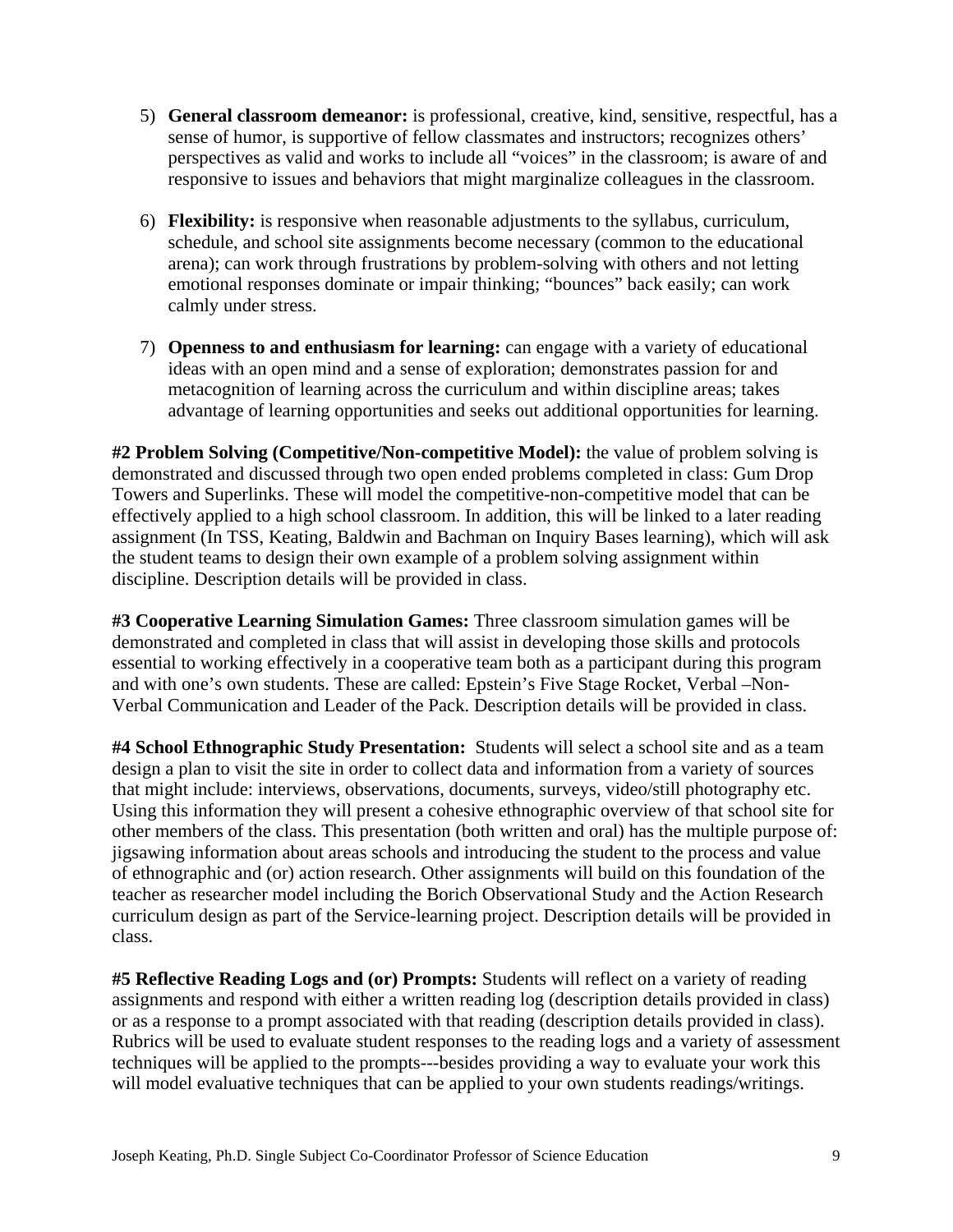#### #6 **Service Learning/Action Research Project oral presentation and written report**:

In teams or as individuals, students will explore the feasibility of integrating community servicelearning to a particular school site. A variety of resources such as Maryland Best Practices in Service-Learning will be used as a basis to understand how service-learning is effectively implemented in high schools. This assignment also includes exploration and investigation of (any) existing school programs as well as availability of community resources (parents, businesses and individuals) that might assist in implementing or upgrading service-learning as part of the regular school curriculum. The final outcome of this assignment will be a group or individual oral presentation and written report that includes a curriculum plan for effectively implementing three critical aspects service learning (curriculum connections, career exploration and service to the community). It also includes an effective, objective mechanism that would evaluate it ( action research proposal) that was introduced in Assignment #4 Ethnographic Study. Description details will be provided in class.

**#7 Attendance/Participation:** see Teacher dispositions and attendance expectations: note penalties for excessive absences or tardies.

#8 **Borich Observational Research Study Assignment:** This assignment builds on skills and knowledge in the area of teacher-research (action research) applied and integrated in the School Ethnographic Study (#4) and Service-learning/Action Research Project (#6). In this assignment the student will have the opportunity to practice a variety of observation/data collecting techniques as discussed in the Borich reading assignments. You will work in common subject areas to focus on one lense to gather, analyze and synthesize data gained from a minimum of three classroom observations and present their findings in both an oral and written format. Each the teams will present findings from five of the eight lenses discussed in Borich (in EDSS 531 the other three will be explored). Description details will be provided in class.

#9 **Jigsaw on text by Daniels et al: "Rethinking High Schools (Best Practices)"**: This assignment models the Jigsaw 2 model per Slavin (1995). Students will read introduction and final overview chapter plus assigned one. They will meet with others that have read these (expert group) and make a short oral presentation to the whole class (main group) in order to "teach" and evaluate the understanding of the concepts found in the assigned chapter. The purpose of this assignment is to: 1) model Jigsaw 1 and 2; 2) demonstrate/ mode a method of making students responsible for learning and teaching concepts to fellow classmates; 3) overviewing large amounts of information in a relatively short time frame.

**#10 Quickwrites:** An effective authentic evaluation method for the teacher and the student to determine what has and what has not been learned. At the conclusion of some classes students will be asked to write a brief overview of: 1) what they learned in class that day; 2) what questions they need answered; 3) general comments (mechanism to thank teacher or ask for assistance). The instructor can use the student responses to this Quickwrite as a basis to review the last class, answer common questions (in class) or specific questions to the individual student (on the paper).

#11 **Problem Solving/Creative Curriculum:** Students will have practice with two simulations of a problem solving model ie Gum drop towers and Superlinks. Using this as a model they will design and share examples of lesson plans that incorporate elements of open ended problem solving (critical thinking, higher order thinking etc.) in their own subject areas.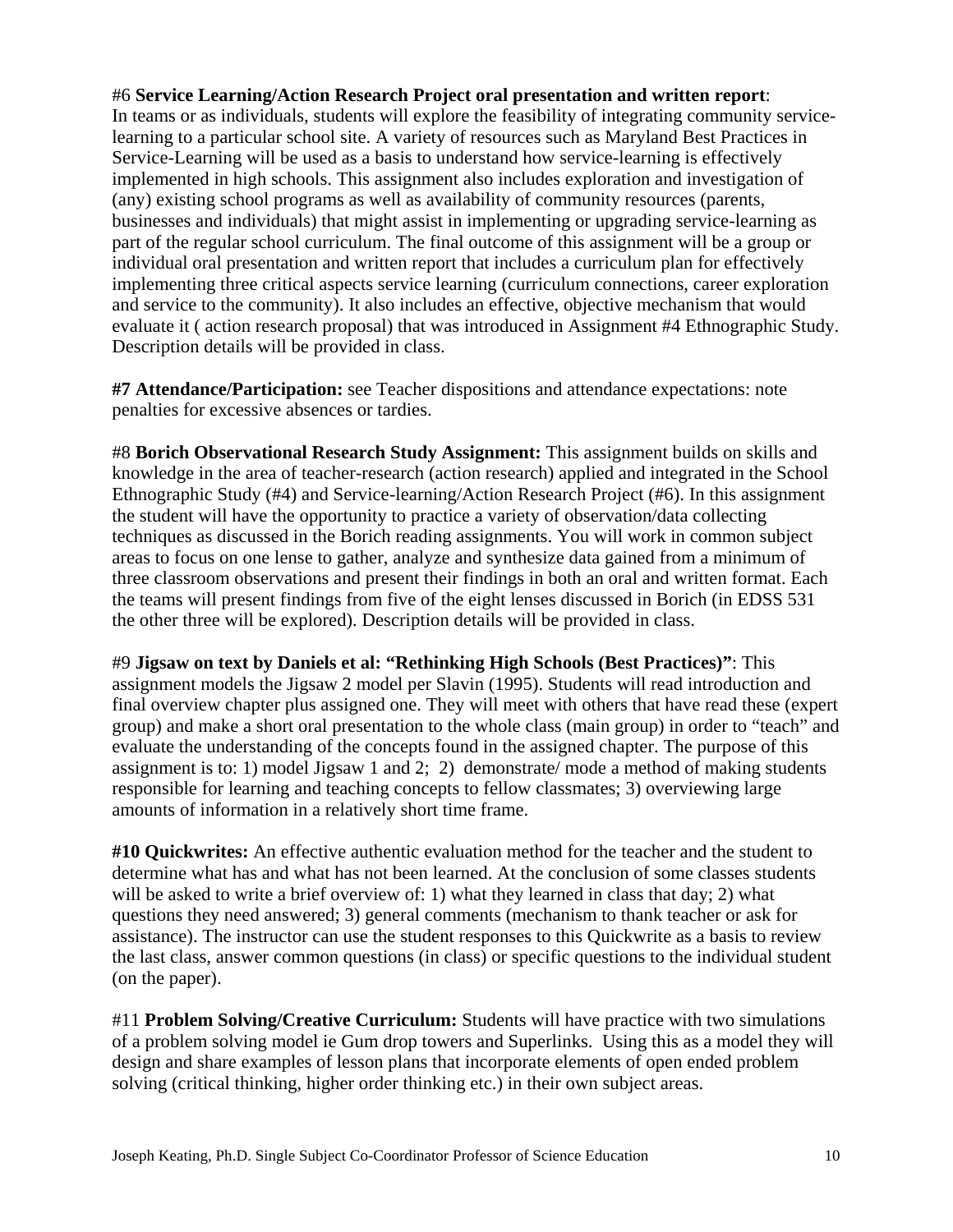**#12 Reflections on TPE #8 and #11 in Task stream (Final Culminating assessment)** Students will respond to the teacher performance expectations of Learning About students and the Social Environment by citing examples of experiences and reflections on those experiences that were provided in this course. Models and examples will be provided to guide the student in this culminating process (see description of expectations under TPE's earlier in syllabus). In addition during the last class students will write a final summative exam response (Assignment #14) that the instructor will provide feedback in order to facilitate the taskstream assignment.

# **#13 Directorships: (optional extra credit)** Students will select classroom specific

roles/responsibilities, assuming the leadership for the year in assisting all members of the cohort in some educational or social function. Specific details and available directorships will be discussed in class. This assignment has multiple purposes all readily transferable to the high school classroom setting that include teaching responsibility, leadership and social accountability. It is directly linked to the teacher dispositional assignment (# 1).

**#14 Final Summative Exam of the course :** Using authentic assessment techniques the students will complete a summary understanding of what they learned from this course.

#### **Point Values of Assignments (see also grade sheet)**

- **1)** Teacher Dispositional Skills (Instructor, Student and Peer input) (7 pts.)
- **2)** Problem Solving: (Gum Drop Towers and Superlinks) (10 pts.)
- **3)** Cooperative Learning Simulation Games (three) (15 pts)
- 4) School Ethnographic Study Group Presentation (20 pts.)
- 5) Reflective Reading Logs and Prompts 2pts each (16 pts.)
- 6) Service Learning/Action Research Project oral presentation and written report (20 pts.)
- 7) Attendance/Participation (15 pts.)
- 8) Borich Observational Research Classroom Assignment (20 pts.)
- 9) Jigsaw on "Rethinking High Schools (Best Practices)" (10 pts.)
- 10) Quickwrites (5pts.)
- 11) Problem Solving Team Lesson Presentation (5pts)
- 12) TPE Responses for #8 and #11 in Task stream (10pts)
- 13) Directorship (extra credit 5 pts.)
- 14) Final Exam (10 pts)

### Total  $= 110$  pts. Possible

Grading Scale: students must maintain a B average in the credential program and obtain a grade of no lower than C+ in any individual course in order to receive credit for that course. Note attendance policy: excessive absences (non-extenuating circumstances) will result in the following grade reductions:  $(2 =$  one grade lower;  $3 =$  two grades lower; more than  $3=$  non passage of course)

 $A = 90-100 (97-100 A+)$  $B = 80-89(87-89 B+ )$  $C = 70-79(77-79 C+)$  $D = 60-69$  $F = < 60$ 

# **Please print grade sheet below for First Class**